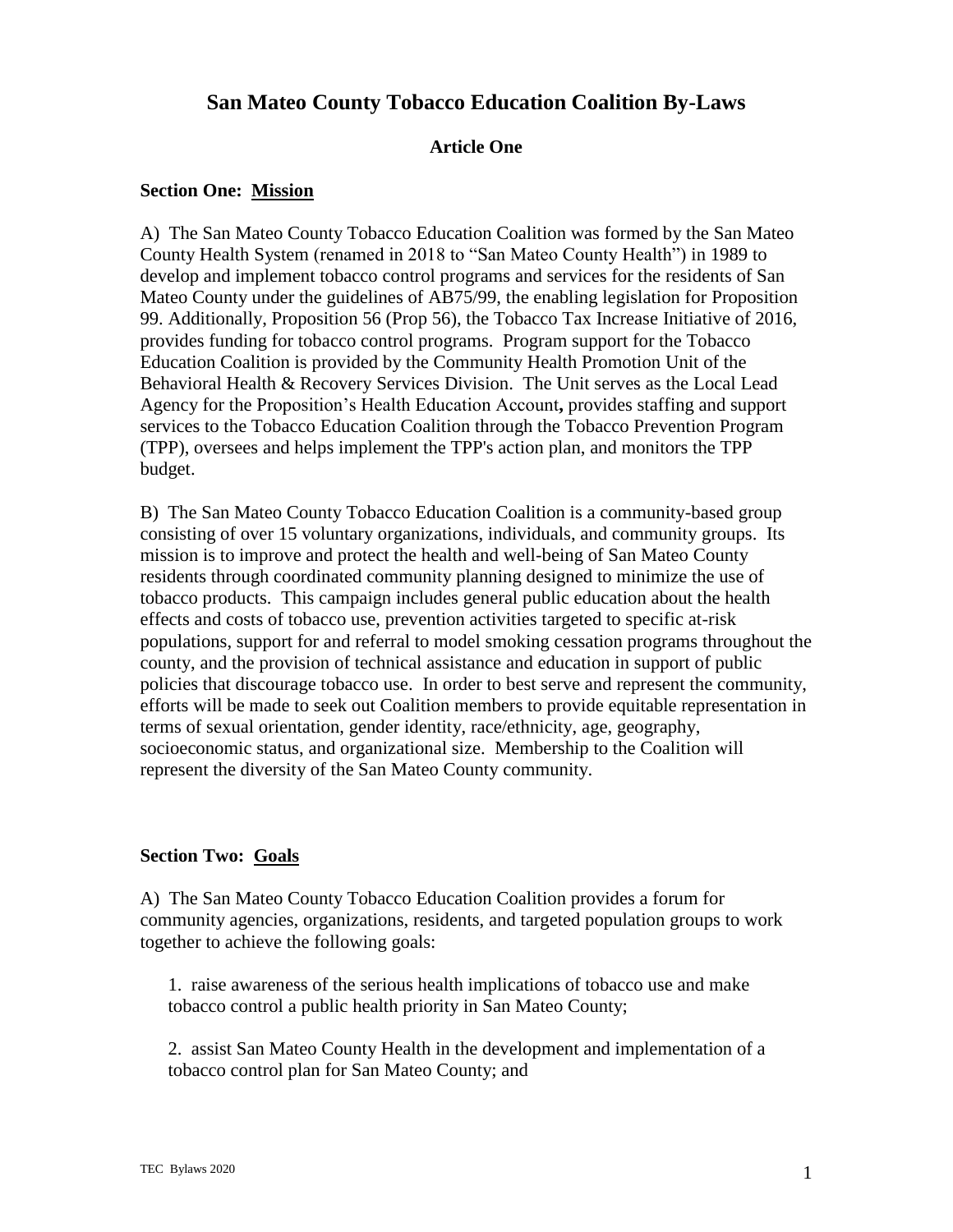3. help mobilize residents, agencies, and organizations in San Mateo County to work toward the goal of reducing tobacco use.

## **Article Two**

## **Section One: Roles of the Coalition**

A) The Coalition will be responsible, within the parameters set by AB 75/99 and/or Prop 56 guidelines, for:

1. Identifying priority tobacco control needs in the community.

2. Collaborating with the TPP staff and contractors to develop and implement an action plan to address these needs.

3. Implementing tobacco control activities utilizing existing community resources.

4. Advising San Mateo County Health on the allocation of all funds designated for community tobacco control activities. The Coalition will determine priorities for the use of these funds, review proposals for tobacco education funding submitted to San Mateo County Health by community organizations, and recommend how funds should be disbursed.

- 5. Nominating and electing Steering Committee members.
- 6. Documenting and evaluating all Coalition activities.

# **Section Two: Roles of San Mateo County Health**

A) Tobacco Prevention Program Staff will be responsible for the following:

1. Providing staff support and technical assistance to Coalition activities.

2. Coordinating the activities of the Coalition through the establishment and staffing of Coalition committees.

3. Disbursing all tobacco education funds with consideration of Coalition-established priorities.

4. Utilizing San Mateo County Health staff and contractors hired with these funds towards the achievement of Coalition goals.

5. Monitoring the community contracts receiving tobacco education funds.

6. Providing quarterly budget reports to the members of the Coalition Steering Committee. The budget reports will include all expenditures of tobacco education funds to date.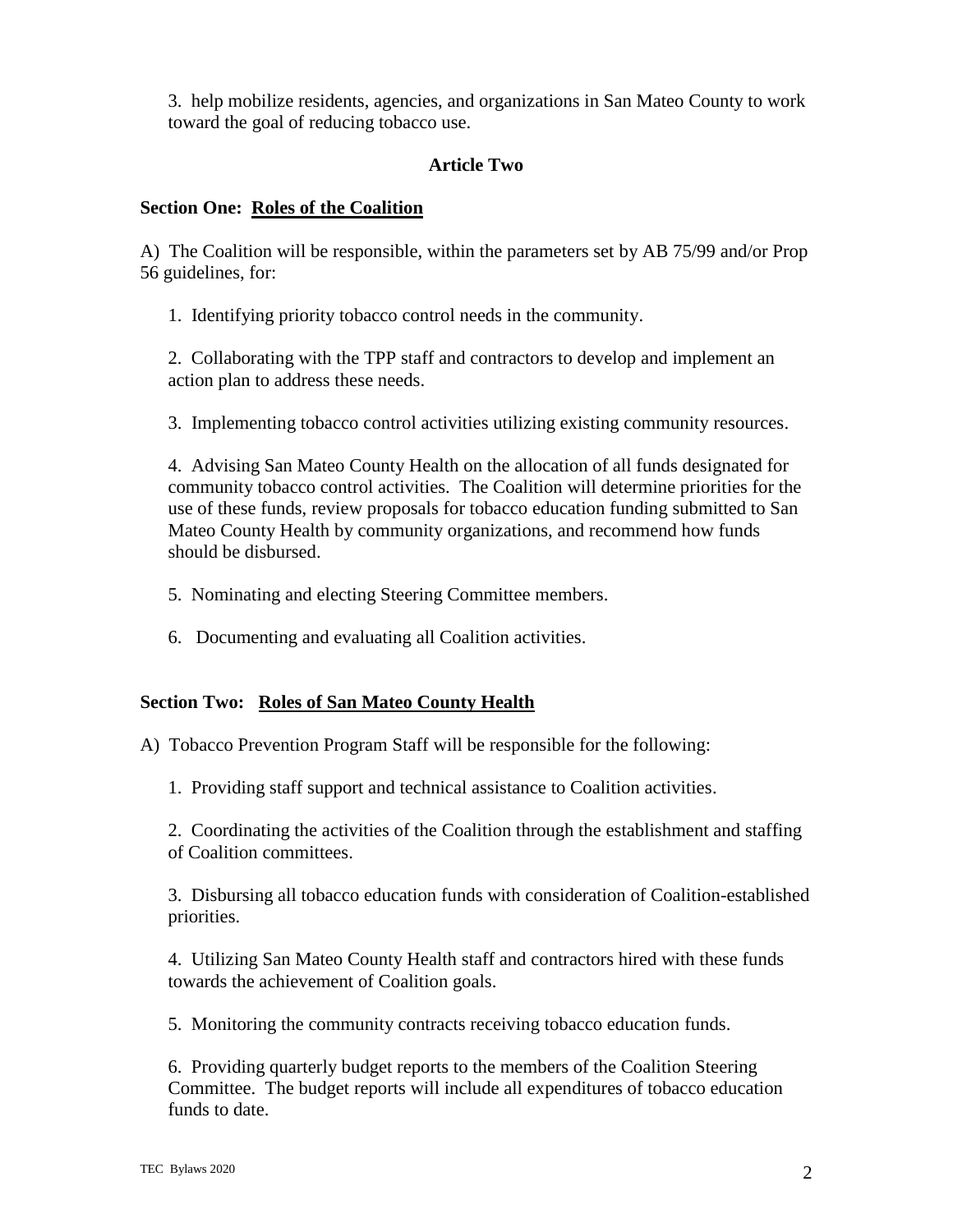7. Reporting Coalition activities and AB 75/99 and Prop 56 expenditures to the Tobacco Control Program of the California Department of Public Health.

8. Preparing a variety of documents summarizing tobacco-related problems in the population and accomplishments and objectives of the TPP.

## **Section Three: Role of the Steering Committee**

A) The Steering Committee has been established in order to serve the following functions:

1. Discuss and advise on ongoing TPP and TEC activities.

2. Oversee the Tobacco Prevention Program budget (Steering Committee meetings will include a brief report on and discussion of the budget at least annually).

3. Develop proposals for programmatic initiatives and allocations of funds for presentation to the full Coalition.

4. Prepare agendas for Coalition meetings, include clearly planned decision-making processes and make special arrangements as necessary for these meetings.

5. Exchange ideas and make recommendations to the Coalition regarding key decisions in order to make Coalition meetings more efficient and useful. All decisions made by the Steering Committee are presented to the Coalition for input and final consensus.

# **Article Three**

### **Section One: Membership to the Coalition**

A) Membership in the San Mateo County Tobacco Education Coalition is through the approval of the Coalition members or the Steering Committee.

B) Coalition members should reside or be employed in San Mateo County and should reflect the diversity of the County so as to ensure that the body represents the needs and concerns of all of the County's communities.

C) Each potential Coalition member will complete and sign a Tobacco Education Coalition Member Profile Form stating that they support the Coalition Mission Statement and that their involvement in the Coalition will not create a conflict of interest.

D) Membership shall include, but is not limited to, individuals and organizations with special experience, expertise, and interest in tobacco control efforts.

E) The San Mateo County Tobacco Prevention Program staff serves as staff to the Coalition. They are not members of the Coalition and therefore do not have the voting rights of Coalition members.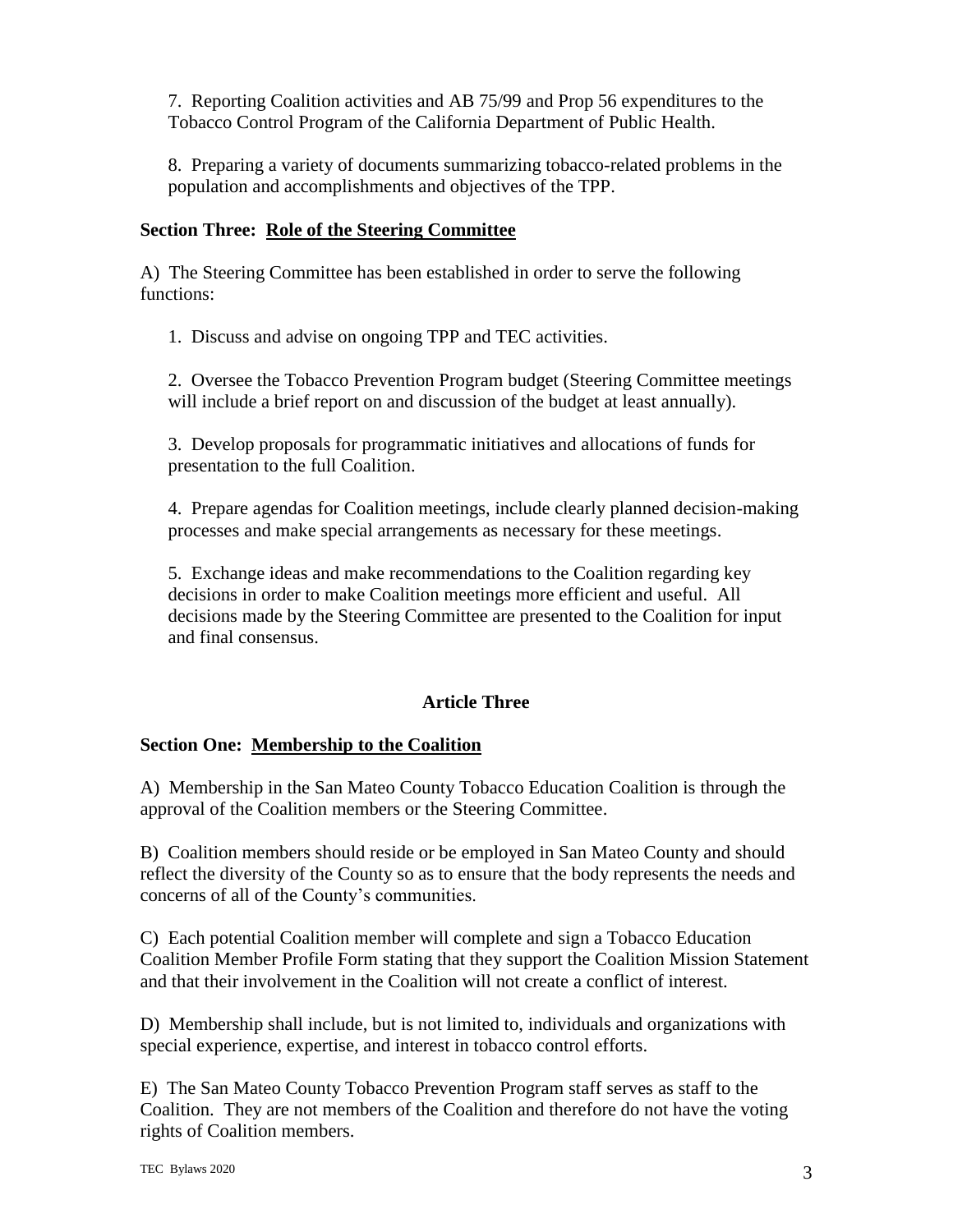F) San Mateo County Health subcontractors who are funded for serving the needs of specific targeted populations in the county are members of the Coalition and have voting rights as members.

G) Individual subcontractors who serve as consultants on various tobacco issues (policy, evaluation, media, and health education assistance) are classified as Program staff and therefore have no voting rights on the Coalition.

H) A non-TPP San Mateo County Health employee can be a member of the Coalition.

I) All Active Coalition members are expected to:

- 1. attend scheduled meetings of the Coalition
- 2. share information on existing community services and needs related to tobacco control
- 3. assist in identifying funding priorities
- 4. represent the needs and concerns of their communities, including those of specified target populations
- 5. set the priorities for, review, and comment on the county's comprehensive tobacco control plan
- 6. support the mission of the Coalition
- 7. report any conflict of interest that may arise to the Chairperson(s) of the **Coalition**

J) Supportive members are those individuals/organizational representatives that support the goals of the Coalition, however cannot commit to attending regularly scheduled meetings. These members may participate in advocacy efforts that occur outside the quarterly meetings. These members do not have voting rights.

K) In addition, Active and Supportive Coalition members also have the option of participating in the following activities:

- 1. review proposals from community organizations and make recommendations to San Mateo County Health regarding which proposals should be funded
- 2. review and comment on proposals for Proposition 99/56 funds submitted to the state by county organizations under competitive Request for Proposal (RFP)
- 3. provide technical expertise to service providers
- 4. serve a**s** community spokespersons on tobacco issues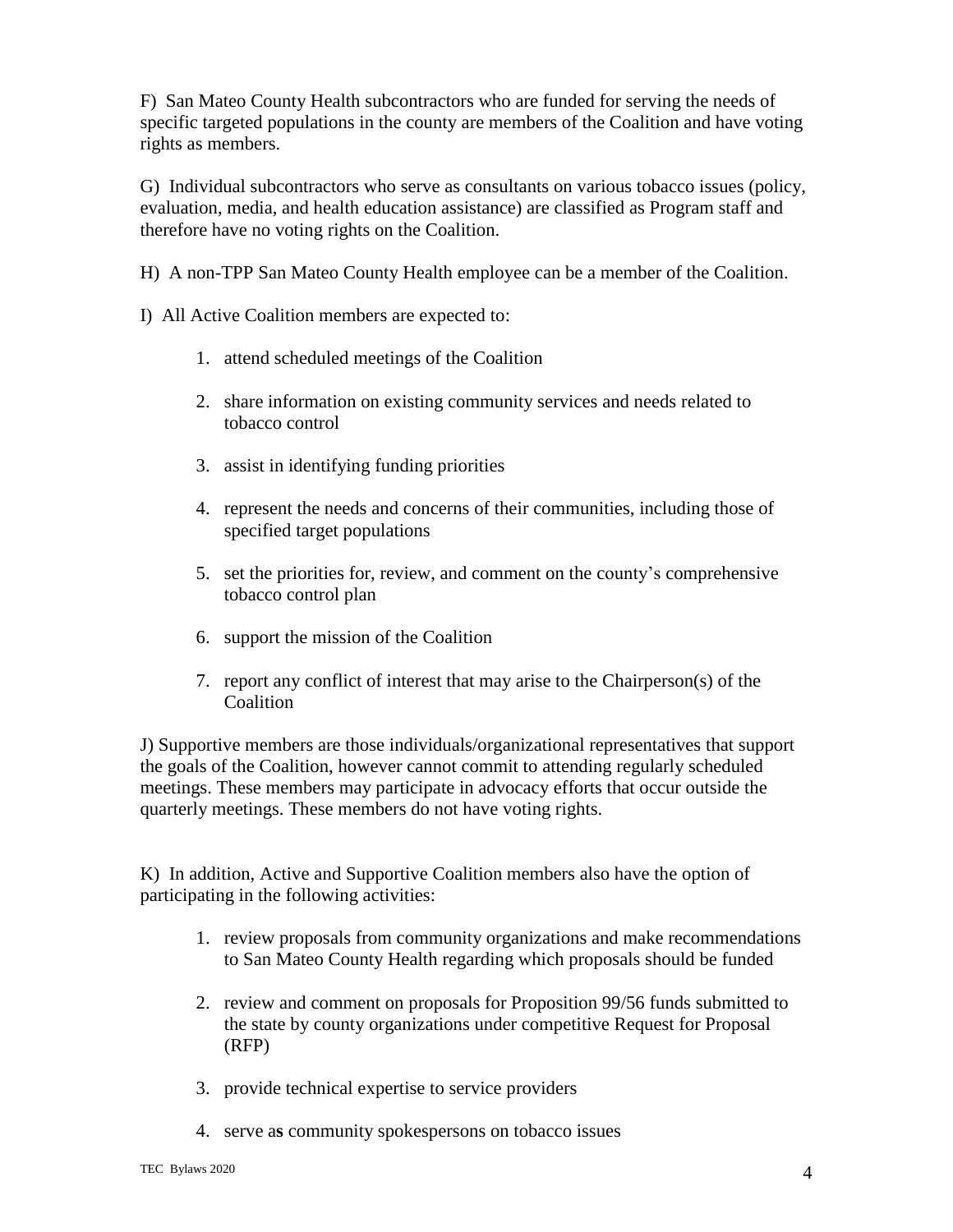- 5. identify and implement tobacco control services for their respective organizations or agencies
- 6. participate in the review and evaluation of education and media materials
- 7. collaborate in the development and implementation of Coalition and community programs

## **Section Two: Membership to the Steering Committee**

A) The Steering Committee consists of a maximum of (9) total members including one (1) chair or two (2) co-chairs elected by the membership and representing their organization in one of the following assigned slots: (2) representatives from health voluntary organizations, one (1) education agency, one (1) health care organization, two (2) youth-serving organizations, two (2) members at large and one (1) organization representing priority populations.

B) San Mateo County Health and TPP staff attend Steering Committee meetings.

C) Coalition members nominate Steering Committee members in September and elect these members annually in December.

D) The members of the Steering Committee shall be elected by simple majority vote of the Coalition members eligible to vote and present at the December Coalition meeting, provided that a quorum is present.

E) In the event that an organizational slot is vacated, a new representative must receive prior nomination approval from the Steering Committee and then be elected by the Coalition members.

E) Although Steering Committee meetings are open to all Coalition members, only elected members of the Steering Committee have voting powers within the Committee.

F) Organization-representing Steering Committee members shall attend at least 75% of all Coalition and Steering Committee meetings in a consecutive 12 month period. Under special circumstances (e.g. pandemic) where meetings are recorded, no more than 1 out of the 3 required meetings can be viewed as a recording and count toward attendance. An online form shall be completed to confirm having viewed the recording.

Steering Committee members who represent community members shall attend at least 50% of all Coalition and Steering Committee meetings in a consecutive 12 month period. Members with excessive absences from Coalition and Steering Committee meetings compromise their ability to represent the Coalition and are subject to removal from the Steering Committee by majority (or 2/3) vote of the Steering Committee.

# **Section Three: Terms of Membership to the Coalition**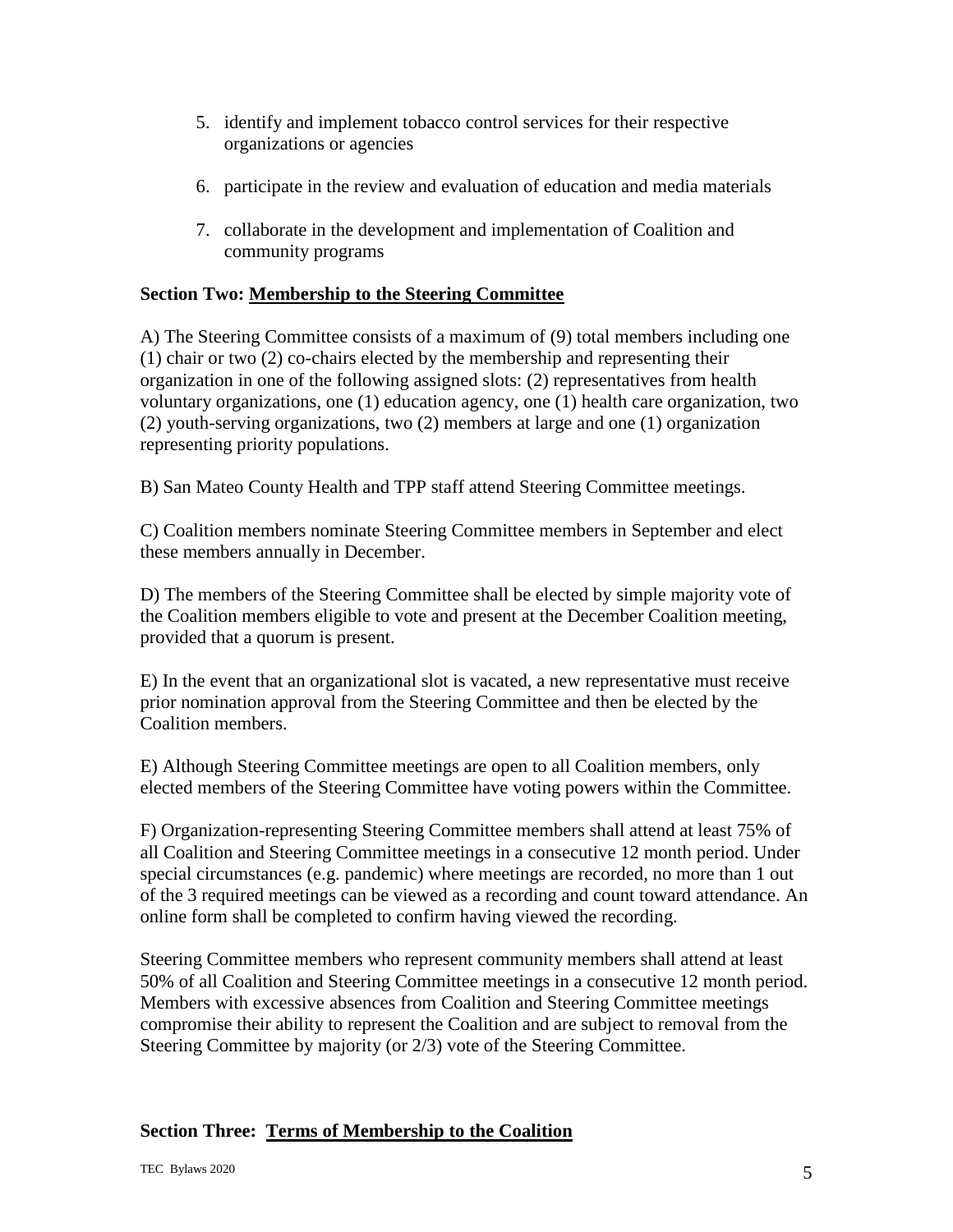A) An organization may be represented on the Coalition. An organization is defined as an entity with a Tax ID number and may send any staff or volunteer to represent their interests.

B) In the event that an organization has multiple tobacco-related projects, the organization will have a maximum of 2 votes, one for each project that has attended 50% of the scheduled coalition meetings in the prior 12 months. Organizations are permitted to have multiple representatives and maintain voting rights.

C) Individual members of the community who are not affiliated with an organization may also serve on the Coalition indefinitely and have the same voting rights.

D) To be considered a voting member of the San Mateo County Tobacco Education Coalition, a member of the community must have attended at least 50% of the scheduled Coalition meetings during the prior 12 months.

E) Members will be required to renew their membership annually in December. New members will be accepted throughout the year.

F) Any member of the Coalition may be removed by a 2/3 vote of a quorum of the general membership if not in compliance with the Coalition membership criteria as stated in Article 3, Section 1(I) of this document.

G) Members may be reinstated at the discretion of the Steering Committee.

# **Section Four: Terms of Membership to the Steering Committee**

A) The Steering Committee membership will be reviewed annually in September by the Coalition to ensure proper representation and prepare for the December election**.**

B) If a member of the Steering Committee resigns, the Coalition members shall nominate and elect another member for that seat at the next scheduled Coalition meeting.

C) The Chairperson(s) of the Coalition serve as Chair(s) of the Steering Committee. The Chairperson(s) is/are elected by the Coalition annually, in or around December. The Coalition has the option of electing co-chairpersons as it deems necessary.

# **Article Four**

# **Section One: Coalition and Steering Committee Meeting Operations**

A) The Coalition as a whole meets four (4) times a year. When needed, special Coalition meetings may be called by the Steering Committee, by the Coalition members, or by the Chairpersons with proper notification. Coalition meetings may be held in various formats including, but not limited to, in-person or via video conference.

B) Members who have significant schedule conflicts should contact TPP staff to ensure that they are kept abreast of all Coalition issues. However, if they are unable to attend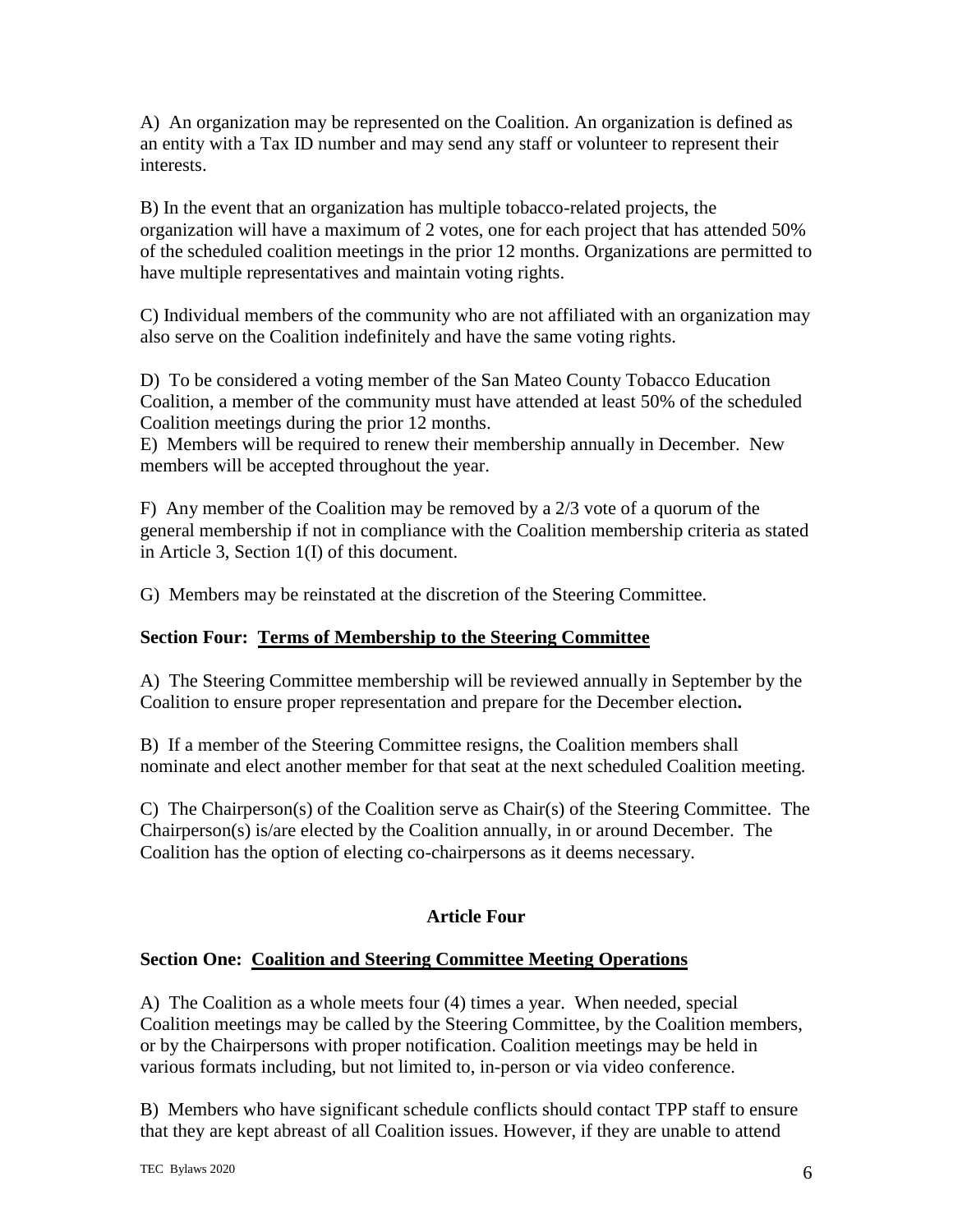scheduled meetings and maintain their attendance, they should identify a replacement to ensure that their interests are represented at the Coalition.

C) The Steering Committee will meet quarterly one month prior to regular Coalition meetings. Meetings are open to all Coalition members. Steering Committee meetings may be held in various formats including, but not limited to, in-person or via video conference.

## **Section Two: Quorum of Coalition and Steering Committee Meetings**

A) In order to conduct business at a Coalition meeting, a quorum of members must be present. A quorum is defined as  $50\% + 1$  of the membership. If a quorum is not present, an informational meeting may be held, but no decisions may be reached regarding significant Coalition or staff activities.

B) The total number of active Coalition members in good standing will be maintained by TPP staff based on attendance records for the prior 12 months. A list of all active members will be presented to the Coalition by TPP staff prior to any vote at the Coalition meeting.

C) Under special circumstances, Coalition members attending a meeting may decide to call a "Special Quorum" which will allow them to make decisions although technical quorum may not be present.

D) Due to the critical nature of the decisions to be made during Steering Committee meetings, a "Special Quorum" will be called by the Committee members in the event 50% + 1 membership are not present.

# **Section Three: Decision-Making Notification**

A) The Tobacco Education Coalition shall use consensus as its primary method of decision-making. Votes shall be taken only when consensus is not possible and for electing Steering Committee members.

B) Each organization meeting membership criteria shall be entitled to one vote or two in the event that Article 3 Section 3b of this document applies.

C) Each member of the community who is not affiliated with an organization shall be entitled to one vote if they have attended 50% of scheduled Coalition meetings during the prior 12 months.

D) Online voting is permitted.

# **Section Four: Checks and Balances**

A) A series of checks and balances have been established to ensure that the Coalition operates and reaches decisions in a democratic, accountable manner. These include: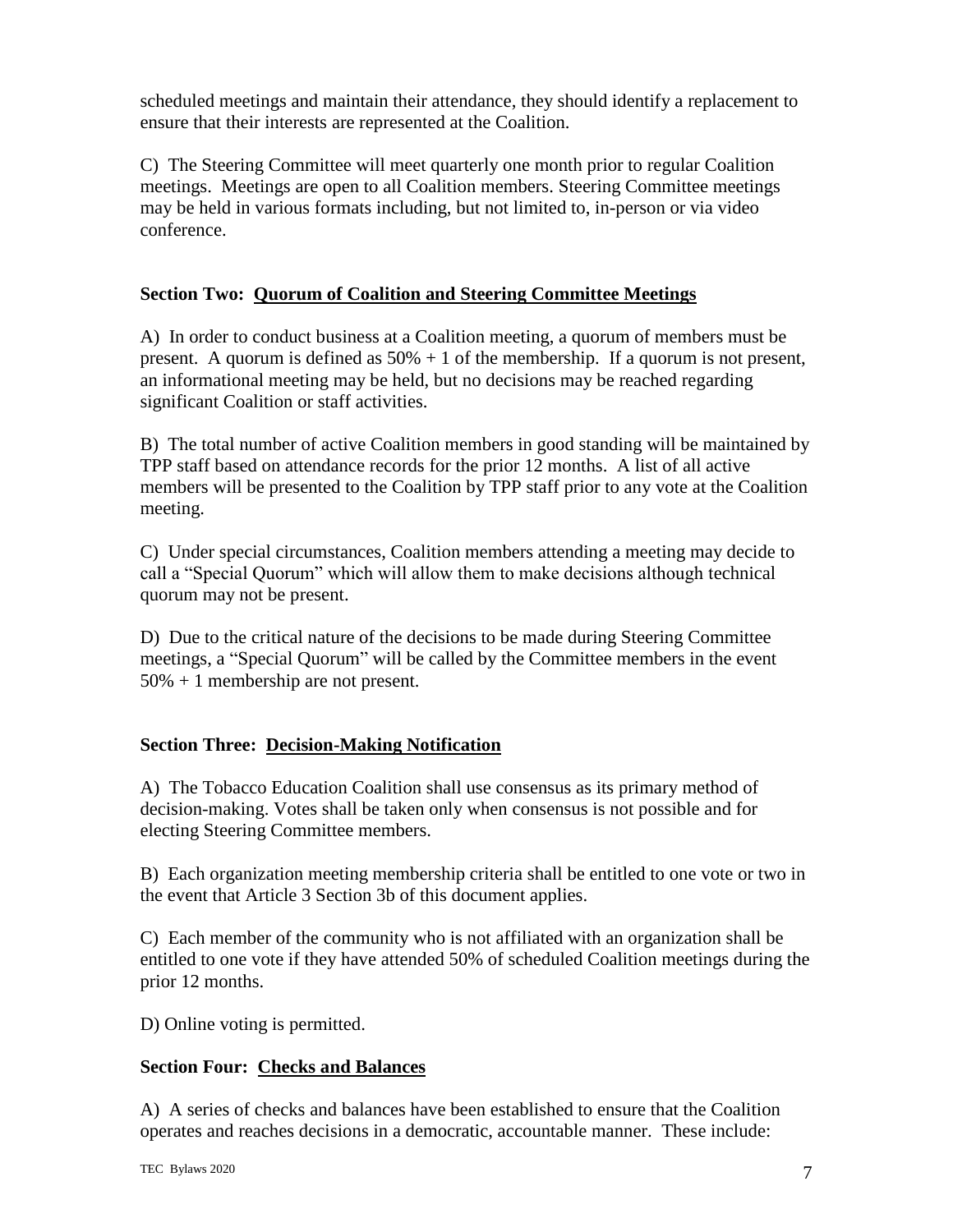1. Coalition members abstain from voting when conflicts of interest arise.

2. Minutes and agendas are approved at the start of Steering Committee, Coalition, and Subcommittee meetings.

3. Coalition approves the guidelines developed by Subcommittees for their activities.

4. Subcommittees report on their activities and plans at Coalition and/or Steering Committee meetings.

5. Minutes of Steering Committee meetings are made available in hard copy or electronic form to all Coalition members upon request.

6. Changes to the by-laws require two-thirds (2/3) vote of the Coalition quorum. Voting on changes to the by-laws occurs after a minimum of a two-week written notification of all Coalition members.

### **Article Five**

### **Section One: Coalition Subcommittees**

The Tobacco Education Coalition shall form workgroups on a temporary or ongoing basis in order to accomplish specific tasks and oversee the development and implementation of projects. Workgroups can include but are not exclusive of the following:

A) Smoke-Free Multi-Unit Housing Workgroup

Coordinates advocacy efforts regarding smoke-free multi-unit housing ordinances throughout the county.

B) Tobacco Retail Workgroup

Coordinates advocacy efforts regarding restrictions on the sale of flavored tobacco products throughout the county.

#### C) School Workgroup

Coordinates the tobacco prevention related activities of school partners serving youth in the county. The Workgroup will work to address issues of tobacco use and vaping in the school environment and access to these products near schools.

D) Membership and Recruitment Workgroup

Coordinates efforts to recruit members who represent our diverse San Mateo County community.

### C) Other Committees

Committees are formed on an as-needed basis in order to perform or advise on various tasks or projects. Some examples of past and projected committees include: the San